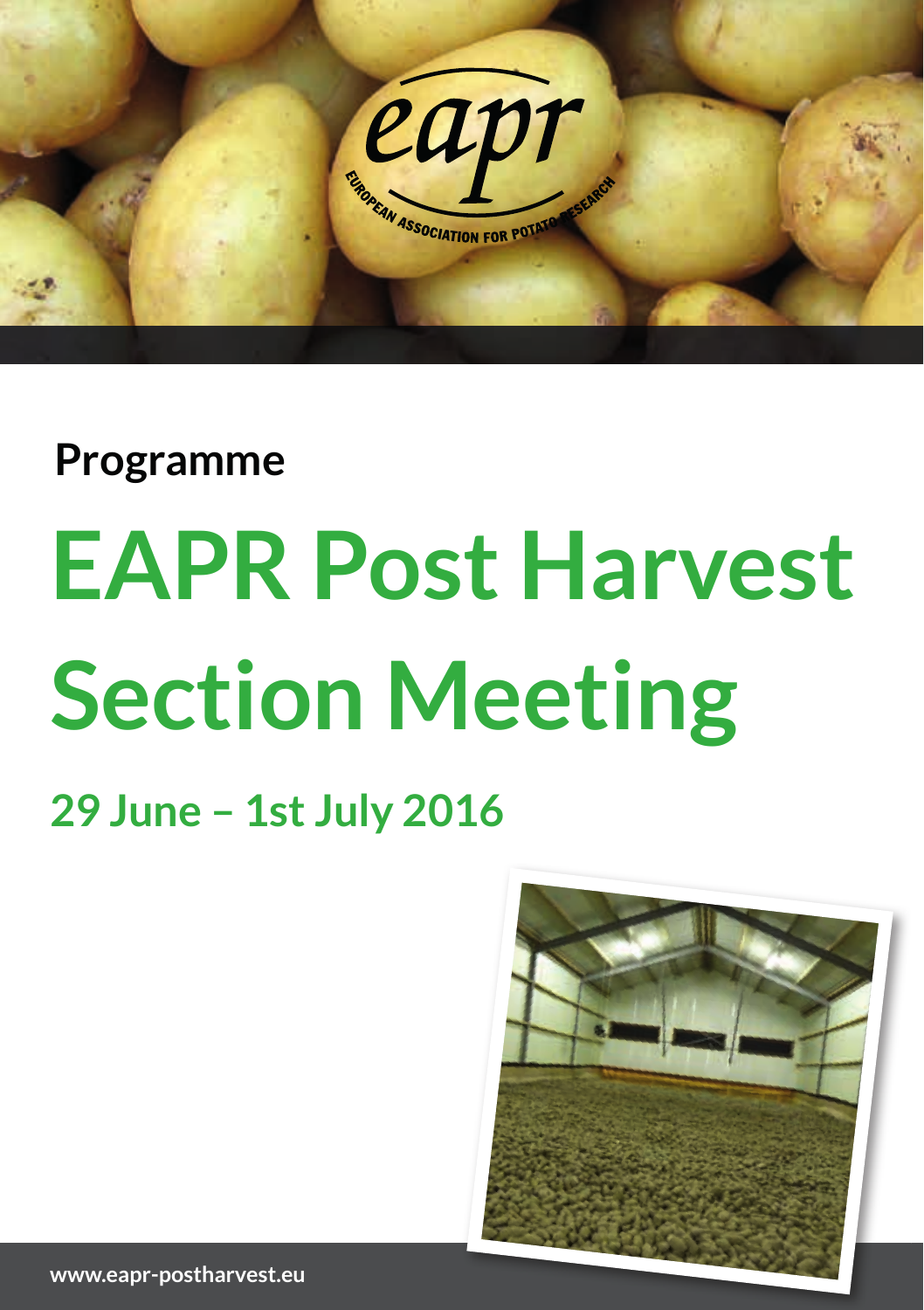

### **Committee**

#### **Scientific Committee**

- **Adrian Cunnington**  Head of Sutton Bridge Crop Research, AHDB Potatoes, UK
- **Ir. Kurt Demeulemeester** Head Arable Crop, INAGRO, Rumbeke-Beitem, Belgium
- **Dr. Norbert Haase** Director Max -Rubner Institute for Food Safety and Food Quality, Germany
- **Ir. Michel Martin** Head Storage Research, Institut Arvalis, Estree Mons, France
- **Prof. Dr. Nora Olsen** University of Idaho, USA
- **Dr. Mike Storey**  Head of R&D – Potatoes, AHDB Potatoes, UK
- **Prof. Dr. Ing. Ernst Woltering** Food and Biobased Research, Wageningen University, Netherlands
- **Dr. Glyn Harper** Senior Scientist, AHDB Potatoes, UK
- **Dr. Ir. Tjaart Hofman**  Development Manager, Certis Europe B.V., Netherlands

#### **Organizing Committee**

- Glyn Harper
- Tjaart Hofman

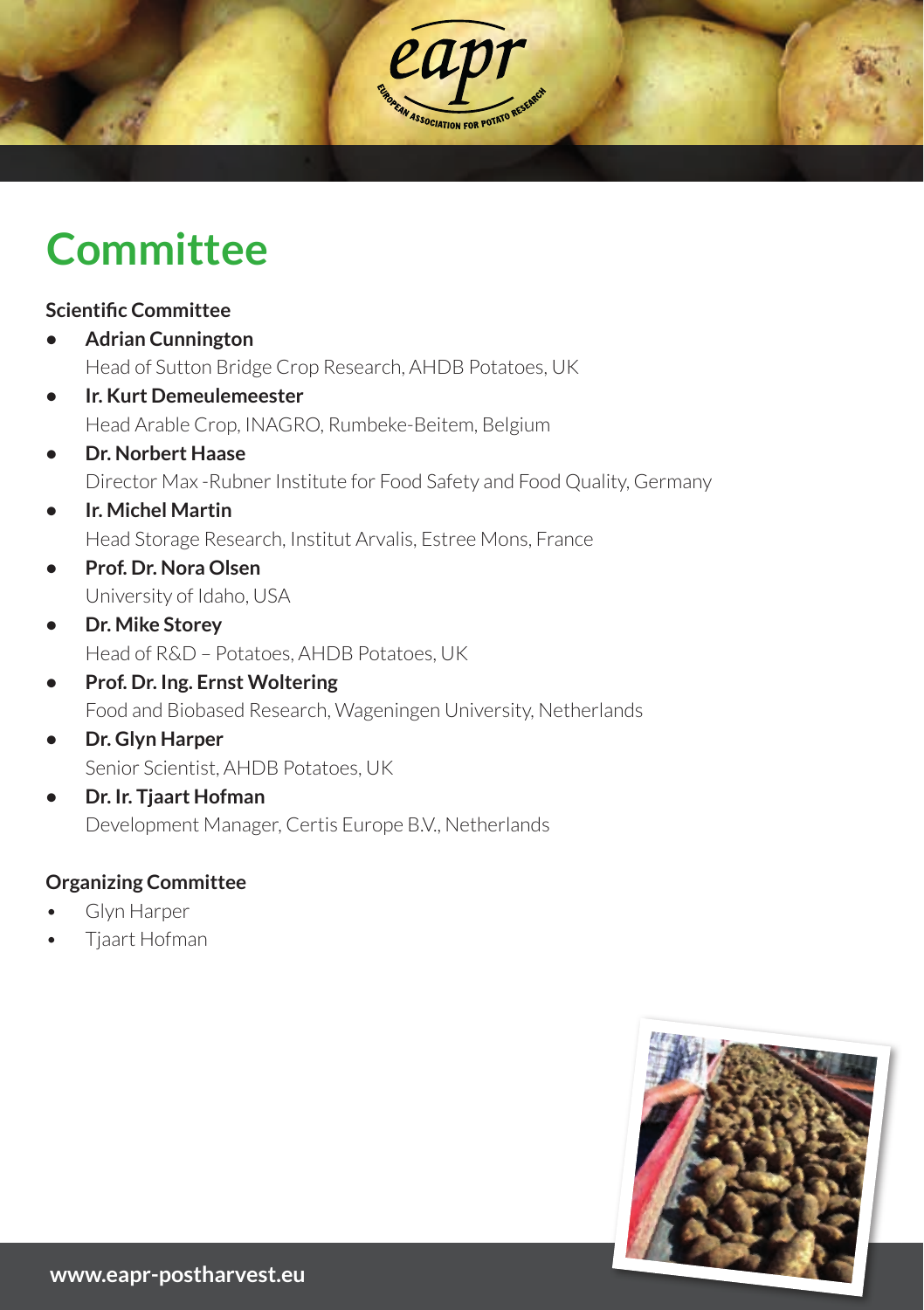### **Welcome to the EAPR Post Harvest Section Meeting 2016**

Dear colleague, June 2016

30

We are very pleased to welcome you to Wageningen, the centre of Dutch excellence in healthy food, food production and living environment. The University of Wageningen was established in 1876 and is within the Ministry of Agriculture, whereas other universities are within the Ministry of Education. With 10,000 students, 20 % of whom are from other countries, Wageningen is a relatively small and highly specialized university. Thanks to its relationship with the Agricultural Ministry in The Netherlands, the triangle between Research, Education and Farming practice is strongly established to the benefit of Dutch agriculture and business. Wageningen is known as Food Valley and many multinationals have research units based in the vicinity of the campus and work in close collaboration with the University.

Wageningen has a special location at the borders of the Rhine, with hills shaped by glaciers, creating within very short distances a large variety of soil types and associated vegetation. Join the Wednesday evening visit to the Arboretum on the Wageningse Berg, (berg means "Mountain") for a special view of this landscape. Hotel De Wereld in Wageningen was the location for signing of surrender by the Germans to end the 2nd World War in Netherlands on May 5, 1945. The Hotel De Wereld has pictures of the city during its liberation 70 years ago which you can visit. May 5 is now the national holiday when the Dutch celebrate being a free country living in peace and the festivities in Wageningen on this day are particularly well known. The town of Wageningen is small and students make up a major part of its population giving it a great livelihood. 10 years ago the University re-located to a new campus just North of the city that we visit Thursday afternoon to give you a small flavour of the university life.

We are very pleased that this Section meeting on Post Harvest has attracted such great interest with over 100 participants! Our initial nervousness in attracting a sufficient number of participants to run this event has been forgotten. We hope you will get many interesting new ideas from interacting with other participants and listening and discussing the presentations. We wish you a week with lots of fun, creativity, and productive contacts with colleague researchers!

Please do not hesitate to call on us for any support you need during your stay.

Have a great time! Glyn Harper and Tjaart Hofman



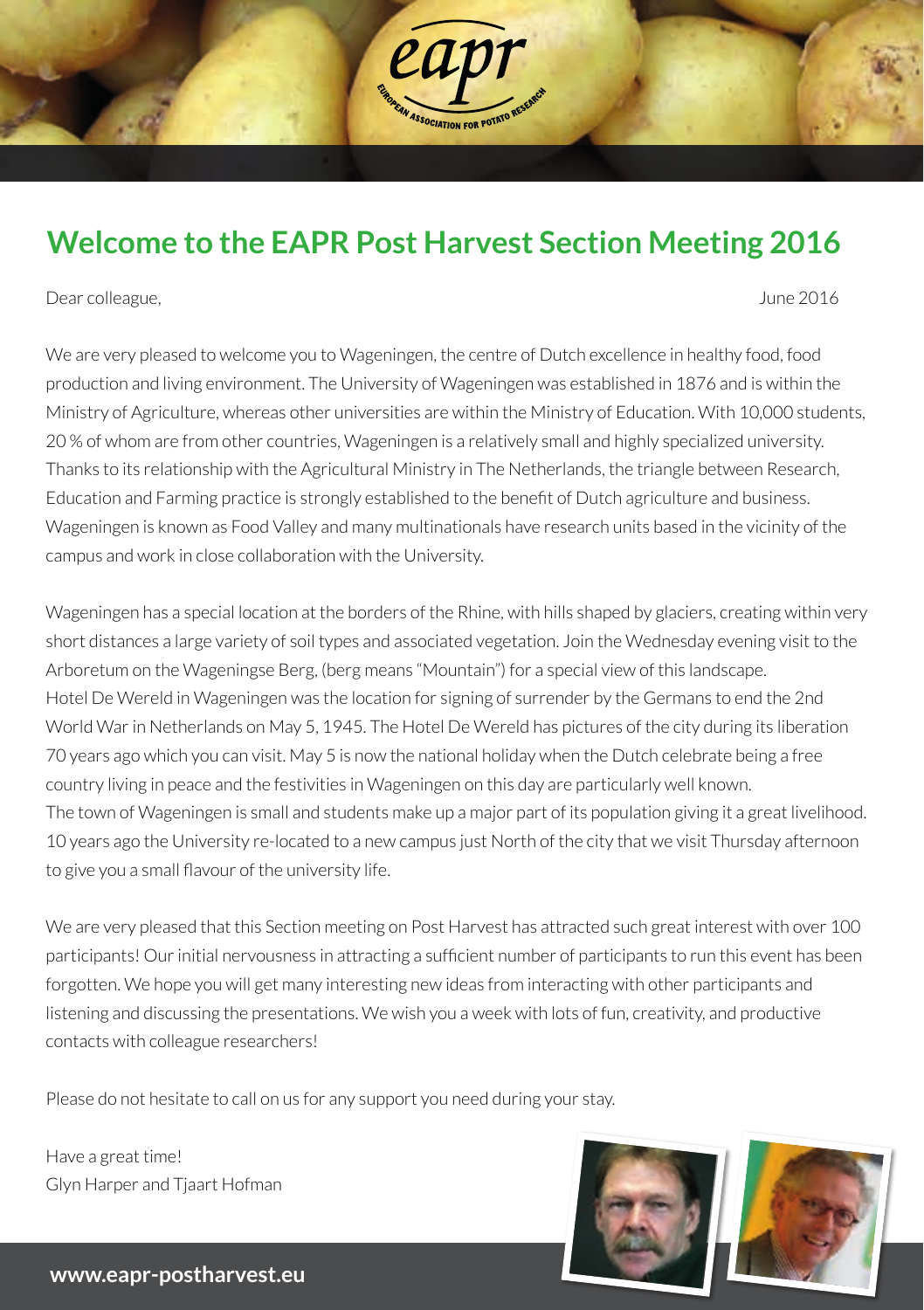

### **Day 1: June 28**

**08.00 - 20.00** Evening Registration and welcome reception at Hotel

### **Day 2: June 29**

- **08.00 09.00** Registration
- **09.00 Introduction,** Glyn Harper and Tjaart Hofman
- **09.15 Dick Hylkema,** director of the NAO (Dutch Potato Association) *"Current and Future challenges of potatoes post harvest"*
- **09.40 Tuber Health.** Chair Glyn Harper
- **Jan van der Wolf,** Wageningen UR, P.O. Box 16, 6700 AA Wageningen, *"A chain approach to control tuber soft rot"*
- **Allison Blackwell,** APS Biocontrol Ltd., Prospect Business Centre, Dundee Technology Park, Dundee, DD2 1TY, UK. *"The potential for bacteriophage to control post-harvest soft rot development"*
- **10.20 Coffee**
- **10.40 Physiology and Quality management session 1.** Chair Nora Olsen
- **Sjaak Aben,** Lamb Weston/ Meijer, *"Storage techniques fi tting the need of potatoes for processing worldwide"*
- **Sanjay Gupta,** Department of Soil, Water and Climate, University of Minnesota, St. Paul, MN 55108, USA. *"Predictive biomarkers for cold-induced sweetening resistance and improved long term storability of potatoes"*
- **Ernst Woltering** and Renata Ariens, Wageningen University and Research Centre, Food and Biobased Research Bornse Weilanden 9, 6708 WG, Wageningen *"Cold sweetening: Diagnostic genes for fry color prediction in potato batches"*
- **Yi Wang,** Department of Plant, Soil, and Entomological Sciences, Kimberly Research and Extension Center, University of Idaho, Kimberly, Idaho, USA *"Elite U.S. Potato germplasm with low acrylamide-forming potential during post harvest storage"*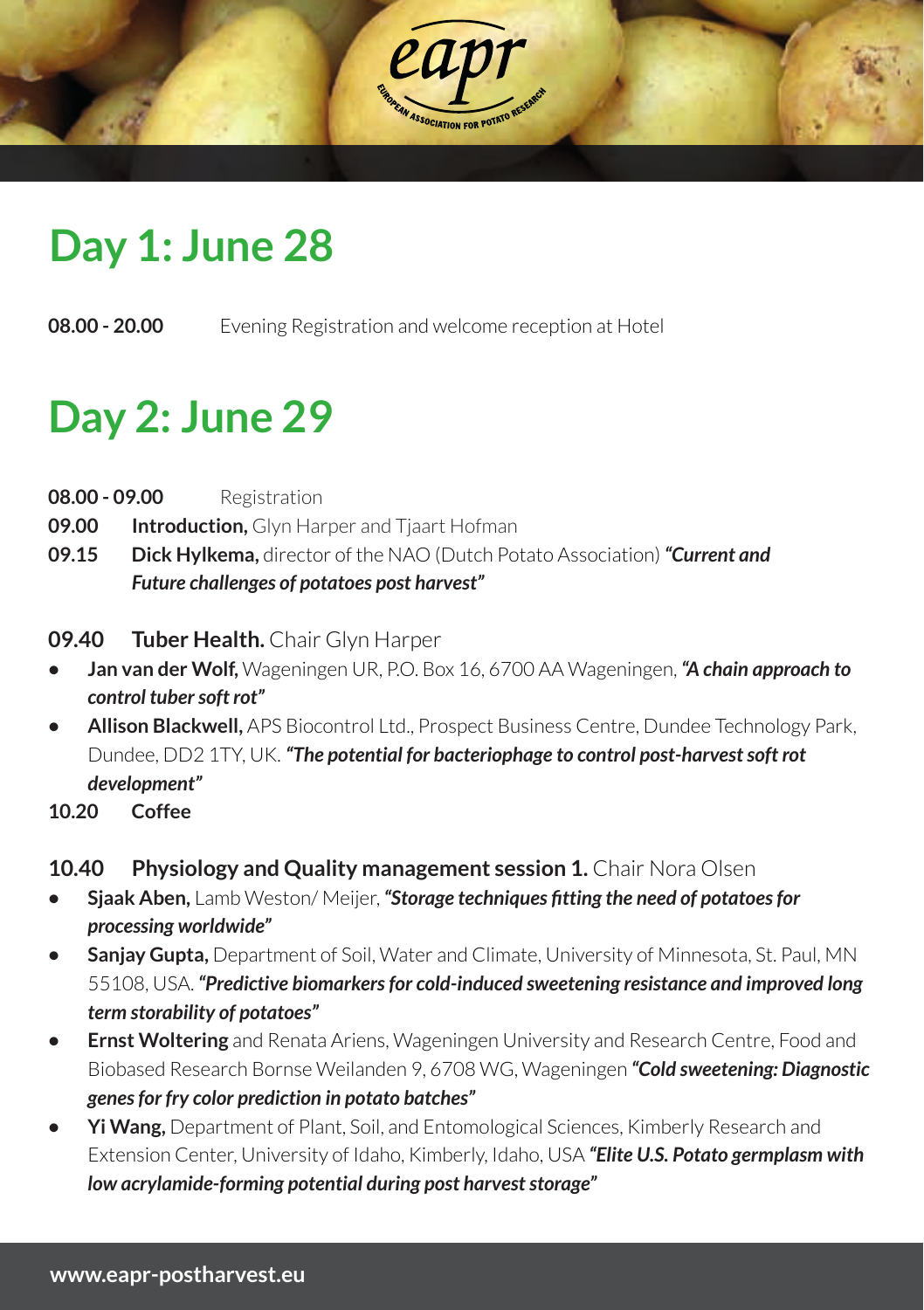

- **Nigel G. Halford,** Plant Biology and Crop Science Department, Rothamsted Research, Harpenden, Hertfordshire AL5 2JQ, United Kingdom *"Producing low acrylamide risk potatoes: a public/private sector collaborative project focussed on genetics, agronomy and storage"*
- **Norbert Haase,** Department of Safety and Quality of Cereals, Federal Research Institute of Nutrition and Food, Detmold, Germany *"Potato Crisps Quality in Relation to Cell Wall Compounds"*
- **12.30 Lunch**
- **13.15 Poster session 1**

#### **13.45 Physiology and Quality management session 2.** Chair Norbert Haase

- **M. Carmen Alamar,** Katherine Cools and Leon A. Terry, Plant Science Laboratory, Cranfield University, Bedfordshire, MK43 0AL, United Kingdom *"Understanding potato dormancy using a mapping population"*
- **Michiel de Vries,** Edwin van Nieuwenhuizen, Menno ter Maat and Pim Lindhout, Solynta, Dreijenlaan 2, 6703 HA Wageningen, The Netherlands *"Inbred diploid potatoes retain genetic variation for dormancy"*
- **Margot Visse<sup>1,2</sup>.** Hervé Vanderschuren<sup>2</sup> and Brice Dupuis<sup>1</sup>, <sup>1</sup>Agroscope, Institute for Plant Production Sciences, Route de Duillier 50, CP 1012, 1260 Nyon, Switzerland. 2Plant Genetics Lab, Gembloux Agro-Bio Tech, University of Liège, 5030 Gembloux, Belgium *"Description of a novel method to calculate the dormancy duration of the potato varieties"*
- **Marion J. Tout<sup>1</sup>.** Andrew Fleming<sup>1</sup>, Mike Burrell, Glyn Harper<sup>2</sup> and Heather Walker<sup>1</sup>, <sup>1</sup>Dept. of Animal and Plant Sciences, University of Sheffield, UK.<sup>2</sup> Sutton Bridge Crop Storage Research, AHDB Potatoes, Sutton Bridge, UK. *"The metabolism of potato dormancy break"*
- **Claudia Carvalho,** Richard Colgan and Debbie Rees, Food & Markets Department, Natural Resources Institute, University of Greenwich, Chatham, ME4 4TB, UK. *"Calcium regulation within dormant potato tuber buds"*
- **15.15 Coffee** including demonstration by Bas Groeneweg, Perfotec.

#### **15.45 Physiology and Quality management session 3.** Chair Ernst Woltering

- **Nora Olsen,** Mary Jo Frazier and Sherilyn Peck, University of Idaho, Kimberly Research and Extension Center, Kimberly, Idaho, USA *"Wound healing and early store management"*
- **Dani Eshel***,* Dept. of Postharvest Science, Volcani Center, P.O. Box 6, Bet-Dagan, 50250, Israel *"Seed tuber storage: can we control stem number?"*
- **Leo Lukasse** and Matthijs Montsma, Wageningen UR Food & Biobased Research, Wageningen, The Netherlands. *"Seed Potatoes in reefer containers"*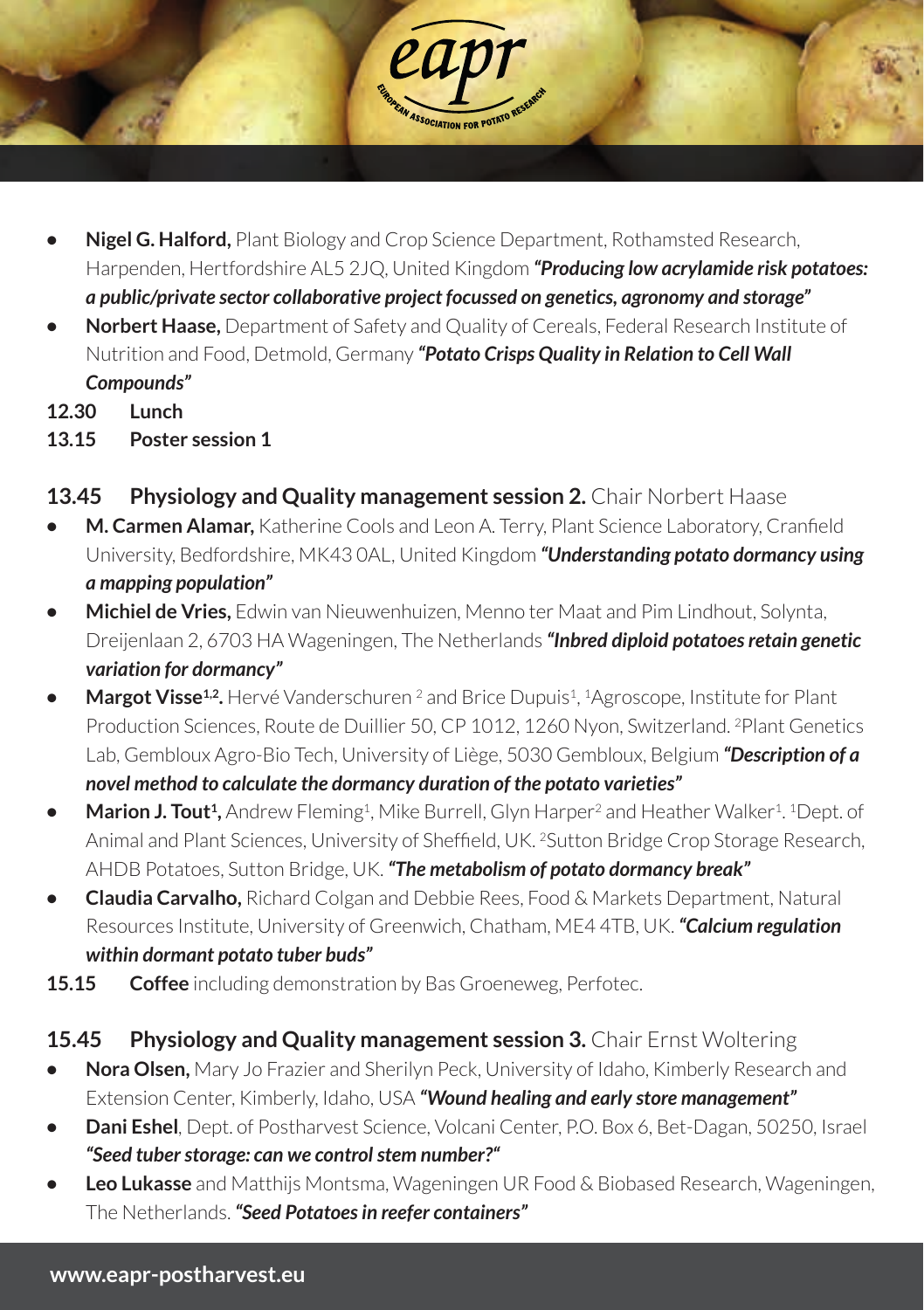

#### **16.45 Store Management.** Chair Adrian Cunnington

- **Romke Wustman,** WPC Wustman Potato Consultancy, The Netherlands *"Storage is essential in food security"*
- **Adrian Cunnington<sup>1</sup>**, Steve Saunders<sup>1</sup>, Jon Swain<sup>2</sup>, Jim Allen<sup>2</sup> and Andrew Kneeshaw<sup>2</sup>, 1AHDB, Sutton Bridge CSR, Sutton Bridge, Spalding, PE12 9YD, UK. 2FEC Services, Stoneleigh Park, Kenilworth, CV8 2LS, UK, *"Air leakage testing of potato stores in Great Britain"*
- **Nik L.M. Grubben<sup>1,2</sup>, and Karel J. Keesman<sup>2, 1</sup> Omnivent Techniek B.V., PO Box 1232, 3890 BA** Zeewolde, the Netherlands. 2Wageningen University, Biobased Chemistry and Technology, Wageningen, the Netherlands. *"Modelling and climate control in potato storage facilities"*
- **Burkhard Wulf,** Potato Research Station Dethlingen, Dethlingen 14, 29633 Munster, Germany, *"Mechanical cooling: Effect of temperature differences at the evaporator on the storage quality of potatoes"*
- **Jeroen van Kappel,** Mooij Agro, Stationsstraat 142, 5963 AC Hegelsom ,The Netherlands. *"Better air distribution using the Every-Air system results in reduced energy costs, higher quality potatoes and better distribution of CIPC"*
- **18.00 Close of session**
- **18.15 Departure by bus to Arboretum**  19.00 return by walk from Arboretum to Hotel (2.5 km), or 19.15 departure of bus to Hotel
- **19.30 Reception drinks and Poster session**
- **20.00 Conference Dinner in Hof van Wageningen**

## **Day 3: June 30**

#### **08.30 Sprout Suppression session 1.** Chair Glyn Harper

- **Tjaart Hofman,** Certis Europe B.V., P.O. Box. 1180, 3600 BD Maarssen, The Netherlands *"Changing storage practices with new potato sprout suppressants"*
- **Adrian Briddon<sup>1</sup>.** John Horrocks<sup>2</sup> Mike Sharp<sup>3</sup>, Steve Marshall<sup>4</sup> and Steve Saunders<sup>1</sup>. <sup>1</sup>AHDB - Sutton Bridge Crop Storage Research, East Bank, Sutton Bridge, Spalding, Lincs. PE12 9YD, UK. 2PepsiCo, Beaumont Park, 4 Leycroft Road, Leicester, LE4 1ET, UK., 3Welvent Ltd, Whisby Way, Whisby Road, Lincoln, LN6 3LQ, UK., 4R. S. Cockerill Ltd, Stamford Bridge Rd, Dunnington, York, North Yorks, YO19 5AE, UK *"A novel ventilation method for Chlorpropham application to box stored potatoes"*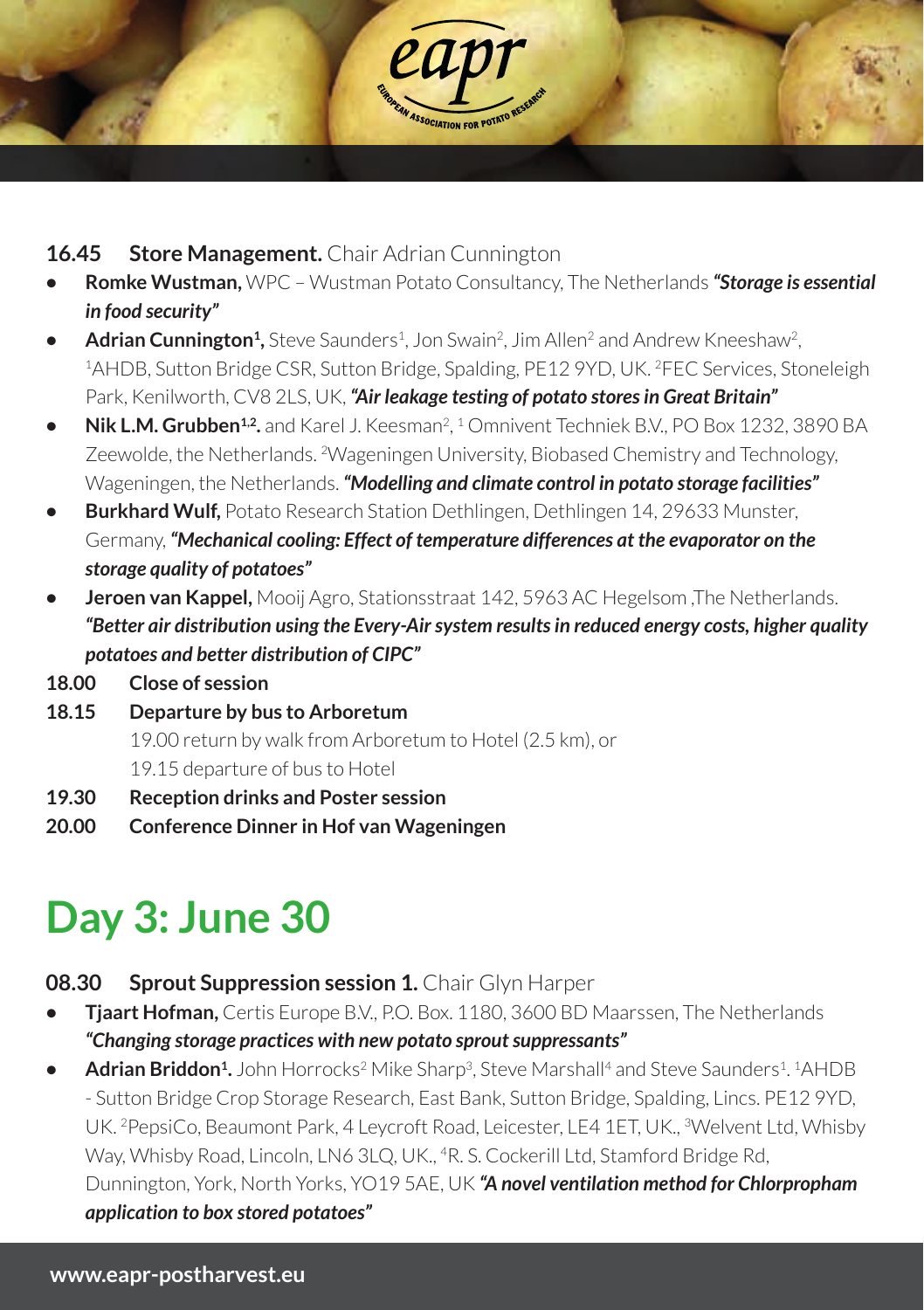

- **Kürt Demeulemeester<sup>1</sup>,** Marc Goeminne<sup>2</sup> and Marie Demarcke<sup>3</sup>, <sup>1</sup>Inagro, department Arable Crops, Rumbeke-Beitem, Belgium. 2PCA - Potato Research, Kruishoutem, Belgium1., 3Flanders' FOOD, Brussels, Belgium *"Sprout control with minimal residues in potatoes"*
- A. Jina and Harry Duncan, DormFresh Limited, Perth, Scotland "**Efficacy and future of 1,4-***DMN in Europe"*
- **John A. Immaraju** and Thomas E. Larsen, AMVAC Chemical Corporation, 4695 MacArthur Court, Suite 1200, Newport Beach, CA 92660, USA *"Development and Commercial Launch of SmartBlock® (3-decen-2-one) in the USA, Israel and Canada"*
- **10.00 Coffee and Poster session**

#### **10.30 Sprout suppression session 2.** Chair Tjaart Hofman

- **Avi Nachmias,** The Center for potato research in hot climate Ltd. P.O.Box 515 , Ofakim 8751401, Israel "Biox-M application in potato storage in Israel"
- **Arif Sanli** and Sabri Erbas, Süleyman Demirel University, Faculty of Agriculture, Field Crops Department, Isparta, Turkey "Foliar application of essential oil influences potato dormancy and *tuber quality during storage"*
- **Richard Colgan<sup>1</sup>**, Debbie Rees<sup>1</sup>, Glyn Harper<sup>2</sup>, Adrian Briddon<sup>2</sup>, Adrian Cunnington<sup>2</sup> and Graeme Stroud2, 1Natural Resources Institute, University of Greenwich, Medway Campus, Central Avenue, Chatham Maritime, Kent ME4 4TB, UK., 2Sutton Bridge Crop Storage Research, East Bank, Sutton Bridge, Spalding, Lincolnshire, PE12 9YD, UK *"Strategies to improve the effectiveness of ethylene for control of sprouting and sugar metabolism in processing potatoes"*
- **Roberta Tosetti,** Sofia Foukaraki, Katherine Cools and Leon A. Terry, Plant Science Laboratory, Cranfield University, Bedfordshire, MK43 0AL, UK "Alternatives to CIPC: A biochemical and *physiological evaluation of ethylene and 1-MCP treatments"*
- **Glyn Harper,** Adrian Briddon, Graeme Stroud and Adrian Cunnington, AHDB, Sutton Bridge Crop Storage Research, East Bank, Sutton Bridge, Spalding, Lincs. PE12 9YD, UK *"Sprout*

*control for processing varieties with ethylene alone or in combination with CIPC"*

- **12.00 Michel Martin** President EAPR, ARVALIS Institut du végétal, Equipement et Conservation des Pommes de Terre, 2 Chaussée Brunehaut, CS 30200 Estrees Mons, 80208 Peronne Cedex, France, Highlights on upcoming collaborations and events
- **12.20 Wrap-up.** Glyn and Tjaart

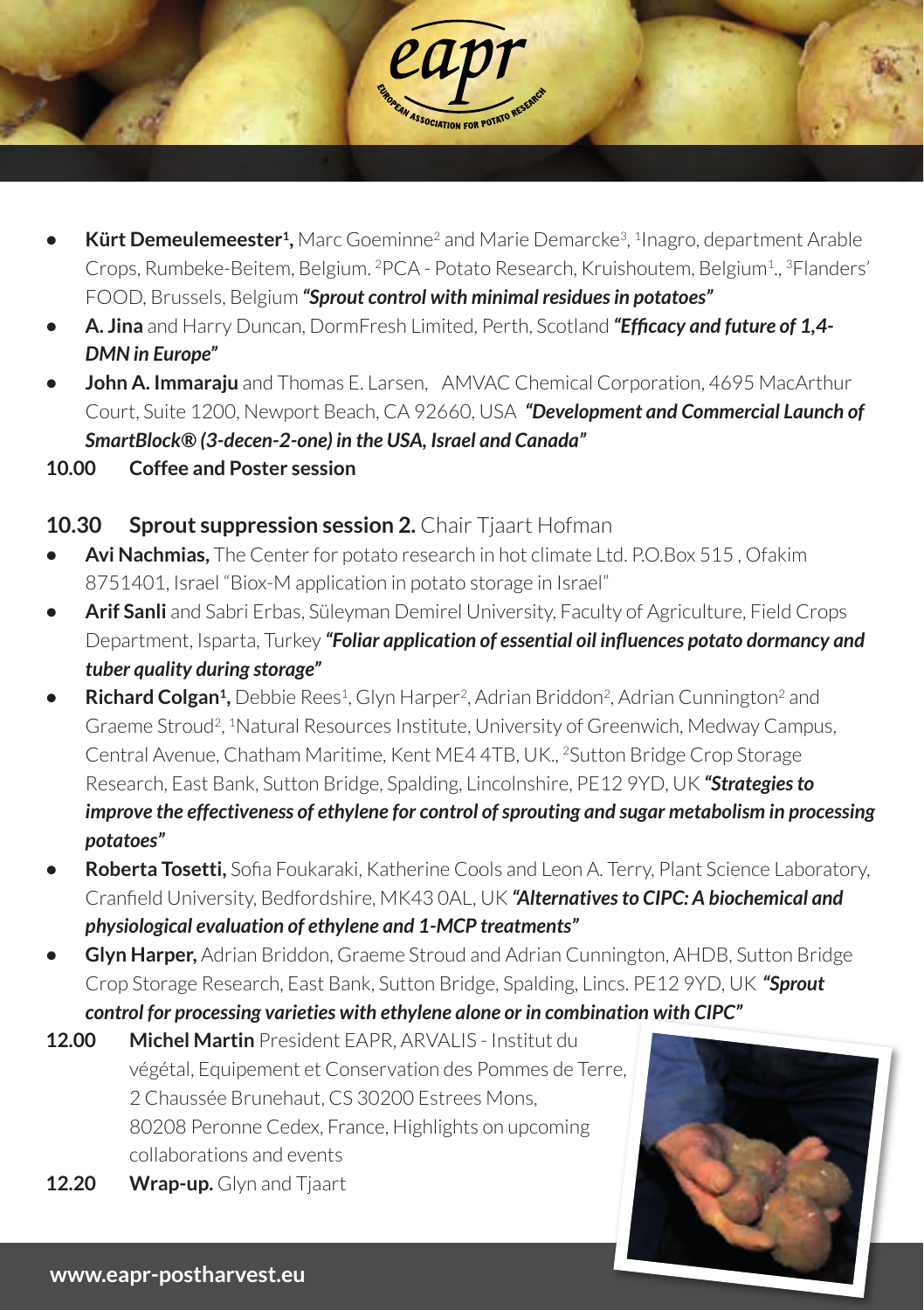

- **12.30 Group picture**
- **12.45 Depart** by bus to Campus Wageningen University
- **13.00 Lunch** in Restaurant of the future
- **13.45 Excursions**
- **17.00 Return** by bus to Hof van Wageningen
- **18.45 Gather in lobby Hof van Wageningen** (walk 600m)
- **19.00 Dinner** in restaurant Drinks & Bites, Markt 9, Wageningen

### **Poster list**

- **Adrian Briddon,** AHDB Potatoes, UK, AHDB, Sutton Bridge Crop Storage Research, East Bank, Sutton Bridge, Spalding, Lincs. PE12 9YD, UK *"Storage temperature and blackheart development during shelf life"*
- **Leisa Douglas<sup>1</sup>,** Gillian MacKinnon<sup>1</sup>, Gordon Cook<sup>1</sup>, Harry Duncan<sup>2</sup>, Adrian Briddon<sup>3</sup> and Steven Seamark3, 1Scottish Universities Environmental Research Centre, Rankine Avenue, East Kilbride, G75 0QF, UK., <sup>2</sup>School of Chemistry, Joseph Black Building, University of Glasgow, G12 8QQ, UK., 3AHDB Sutton Bridge Crop Storage Research, Lincolnshire, PE12 9YD, UK

*"The long-term persistence of CIPC in commercial potato stores"* 

- **Glyn Harper<sup>1</sup>**, Bill Hayes<sup>2</sup>, James Fothergill<sup>2</sup> and Bukola Daramola<sup>2</sup>. <sup>1</sup>AHDB, Sutton Bridge Crop Storage Research, East Bank, Sutton Bridge, Spalding, Lincs. PE12 9YD, UK. 2National Centre for Food Manufacturing (NCFM), University of Lincoln, Minerva House. Holbeach, PE12 7PT, UK. *"Volatile organic compounds released as a result of spoilage in potatoes"*
- **Glyn Harper,** Lana Head and Graeme Stroud AHDB, Sutton Bridge Crop Storage Research, East Bank, Sutton Bridge, Spalding, Lincs. PE12 9YD, UK "Tuber respiration during storage"
- **Pia Heltoft** and Eldrid Lein Molteberg. NIBIO, Norwegian Institute of Bioeconomy Research, P.O. 115, NO-1431 Aas, Norway. *"Potato quality during storage in cv. Asterix and Saturna: Effect of maturity level and ventilation strategies"*
- **Tjaart Hofman,** Jacques Haverlant, Marie Spirlet, Christophe Corre Certis Europe B.V., P.O. Box. 1180, 3600 BD Maarssen, The Netherlands. *"Imazalil; a cornerstone in seed potato disease control since more than 30 years. How about the future?"*
- **Mirjam Koch,** Lena, Bergmann, Marcel Naumann and Elke Pawelzik. Department for Crop Sciences, working group Quality of Plant Products, University of Göttingen, Germany. *"Impact of storage and variety on tuber shape and texture characteristics of potato tubers"*
- **Steven Muir<sup>1,2</sup>,** Archie Gibson<sup>1</sup>, Athina Tziboula-Clarke<sup>2</sup>, John Grigor<sup>2</sup> and Ruth Falconer<sup>2</sup>.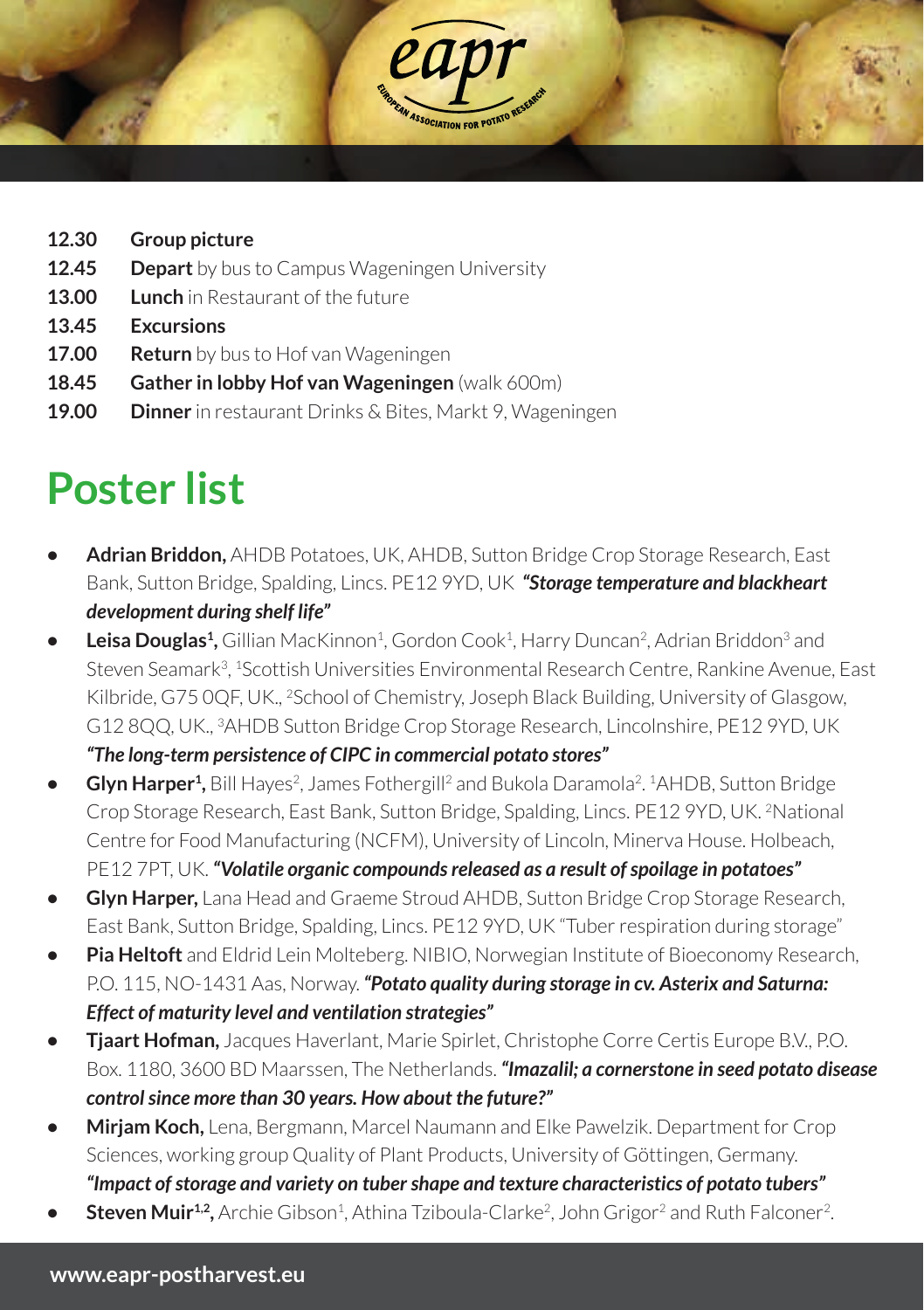1Agrico UK Ltd, Scotland. 2Abertay University, Dundee, Scotland. *"Instrumental and crosscultural cata/hedonıc sensory evaluatıon of post-harvest potato cultıvars."*

- **Arif Sanli**<sup>1</sup>, Hülya Özgönen<sup>2</sup>, Tahsin Karadogan<sup>1</sup> and Basri Sanli<sup>1</sup>, <sup>1</sup> Süleyman Demirel University, Faculty of Agriculture, Field Crops Department, Turkey., 2Süleyman Demirel University, Faculty of Agriculture, Plant Protection Department, Turkey. *"Foliar and seed application of essential oils infl uences Fusarium solani infection of potato tubers"*
- Adrian Cunnington<sup>2</sup> and Adrian Briddon<sup>2</sup>, Mike Storey<sup>1</sup>, Alice Sin<sup>1</sup>. Agriculture and Horticulture Development Board (AHDB), 1Resource Management, Stoneleigh Park, Kenilworth, CV8 2TL UK & <sup>2</sup>Sutton Bridge Crop Storage Research, Lincolnshire, PE12 9YD, UK *"Adapting store management in the UK to achieve compliance with chlorpropham (CIPC) stewardship"*
- **Massimo Rutolo** and James Covington. University of Warwick, Coventry, CV4 7AL, UK *"Detection of Potato Storage Diseases by Gas Analysis"*

## **Excursion Thursday**

 $\overline{160}$ 

#### **A choice must be made whether to join one of the following tours:**

#### 1. Restaurant of the future testing laboratory

A unique blend of research and practice aimed at something as common as eating and drinking. A one of a kind initiative of Wageningen UR, in cooperation with Sodexo, Noldus IT and Kampri Group. The Restaurant of the Future is not just a place to experiment with new food products, preparation methods and self-service systems, but also a facility allowing close observation of consumer eating and drinking behaviour.

2. University Library and Exhibition in Special collections from The Art of Plant Pathology. Special Collections of Wageningen UR Library holds, mainly printed, collections of rare and old books and journals, old and modern maps and atlases, nursery catalogues, garden and landscape

designs, agricultural machinery brochures, illustrations and images and (digital) aerial photographs. The current exhibition is fully related to printed material related to more than 125 years of plant pathology as part of activities at Wageningen University. In the University Library, approximately 30 kilometers of journals, books and other materials, are mainly located in stacks and quickly available on request.

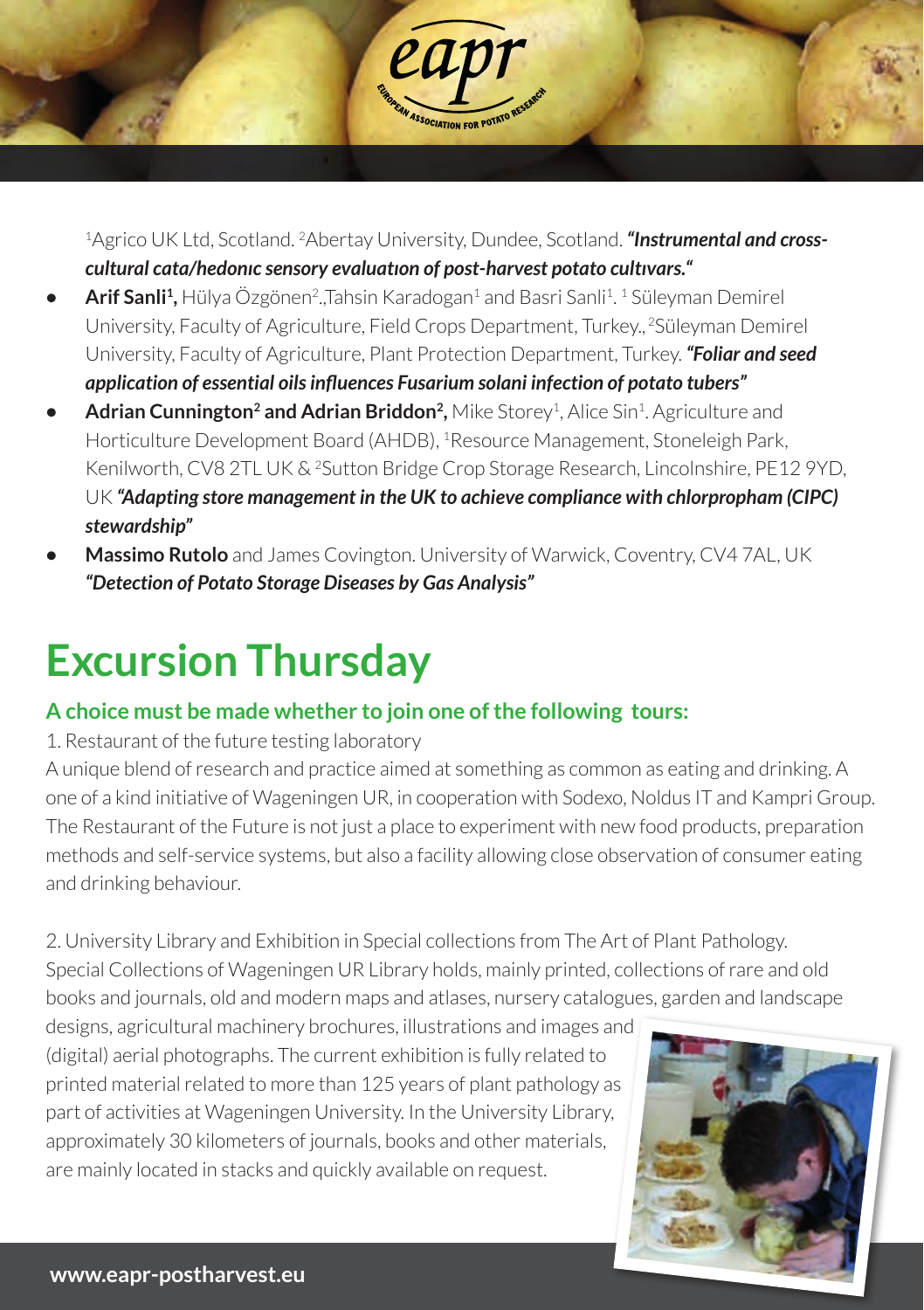

#### **Timetable Excursions on Thursday**

|             | <b>Restaurant of the</b><br>future<br>Ans Geerling                       | <b>University Library</b><br>and Exhibition in<br><b>Special collections:</b><br>The Art of Plant<br>Pathology<br>Liesbeth Missel | Food &<br><b>Biobased</b><br>Research<br><b>Frnst</b><br>Woltering<br>Matthijs<br>Montsma<br>Leo Lukasse | Unifarm,<br><b>Greenhouses</b><br>Erik Toussaint<br>Paul Struik |
|-------------|--------------------------------------------------------------------------|-----------------------------------------------------------------------------------------------------------------------------------|----------------------------------------------------------------------------------------------------------|-----------------------------------------------------------------|
| 14.00-14.30 | Group 1                                                                  |                                                                                                                                   | Group $2 + 3$                                                                                            |                                                                 |
| 14.30-14.40 | Relocate groups                                                          |                                                                                                                                   |                                                                                                          |                                                                 |
| 14.40-15.10 | Group <sub>2</sub>                                                       | (optional Group 2<br>depending on the<br>interest)                                                                                | Group $3+1$                                                                                              |                                                                 |
| 15.10-15.20 | Relocate groups                                                          |                                                                                                                                   |                                                                                                          |                                                                 |
| 15.20-15.50 |                                                                          | Group 3                                                                                                                           | Group $1+2$                                                                                              |                                                                 |
| 15.50-16.00 | Bring all groups to Unifarm (Bornsesteeg 48)                             |                                                                                                                                   |                                                                                                          |                                                                 |
| 16.00-17.00 |                                                                          |                                                                                                                                   |                                                                                                          | Group $1 + 2 + 3$                                               |
| 17.00       | Bus departure from Unifarm to bring the group back to Hof van Wageningen |                                                                                                                                   |                                                                                                          |                                                                 |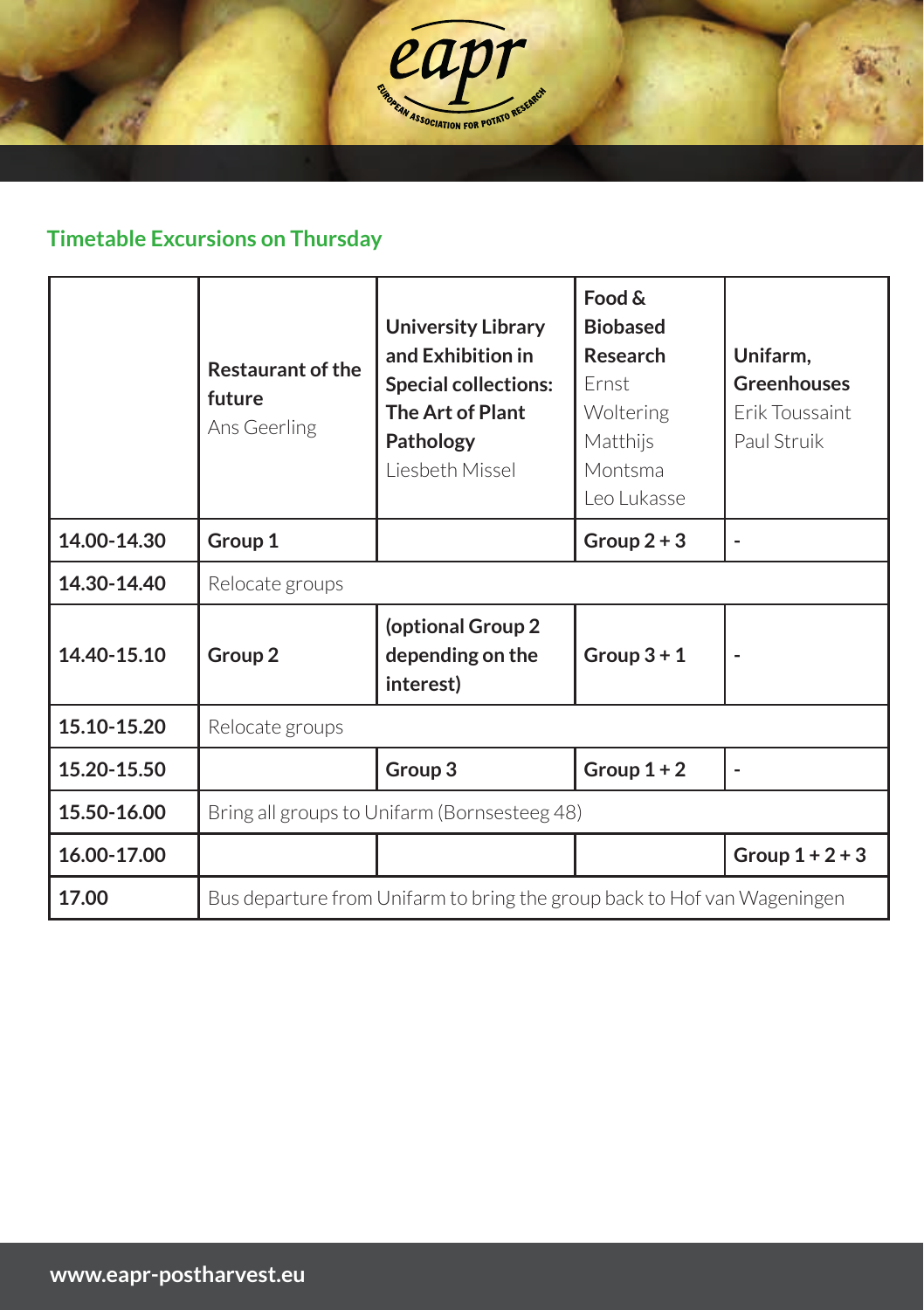

### **Day 4: July 1st**

### **Optional excursion**

| 8.00  | Coaches leave from Wageningen                                                             |
|-------|-------------------------------------------------------------------------------------------|
|       | The trip may include a visit to box/bulk Dutch potato stores (Omnivent), the WUR-PPO      |
|       | Westmaas storage research and field trial station and to Certis demonstration trials.     |
| 9.15  | Mr. Peter Ippel, Nerzienweg 15, Werkendam                                                 |
|       | New bulk stores build by Omnivent: holding capacities 1000 tonnes ware potatoes and       |
|       | 800 tonnes onions.                                                                        |
| 10.00 | <b>Departure</b>                                                                          |
| 10.45 | Mr. Schouwenaers, Zuiddijk 12 a, Langeweg                                                 |
|       | 500 tonnes box store units for table potatoes, onions, cellery. CO2 extraction and drying |
|       | installations.                                                                            |
| 11.30 | <b>Departure</b>                                                                          |
| 12.00 | PPO Westmaas. Sandwich lunch                                                              |
| 12.30 | Store visit. Potato storage trials using SmartBlock for sprout control. AMVAC and         |
|       | <b>Certis</b>                                                                             |
| 13.00 | Field visit. Experimental farm PPO Westmaas                                               |
| 14.00 | <b>End of excursion</b>                                                                   |
|       |                                                                                           |

- **14.30** Rotterdam railway station, **or**
- 15.00 Schiphol Airport

Other arrangements can also be considered to facilitate onwards travel.

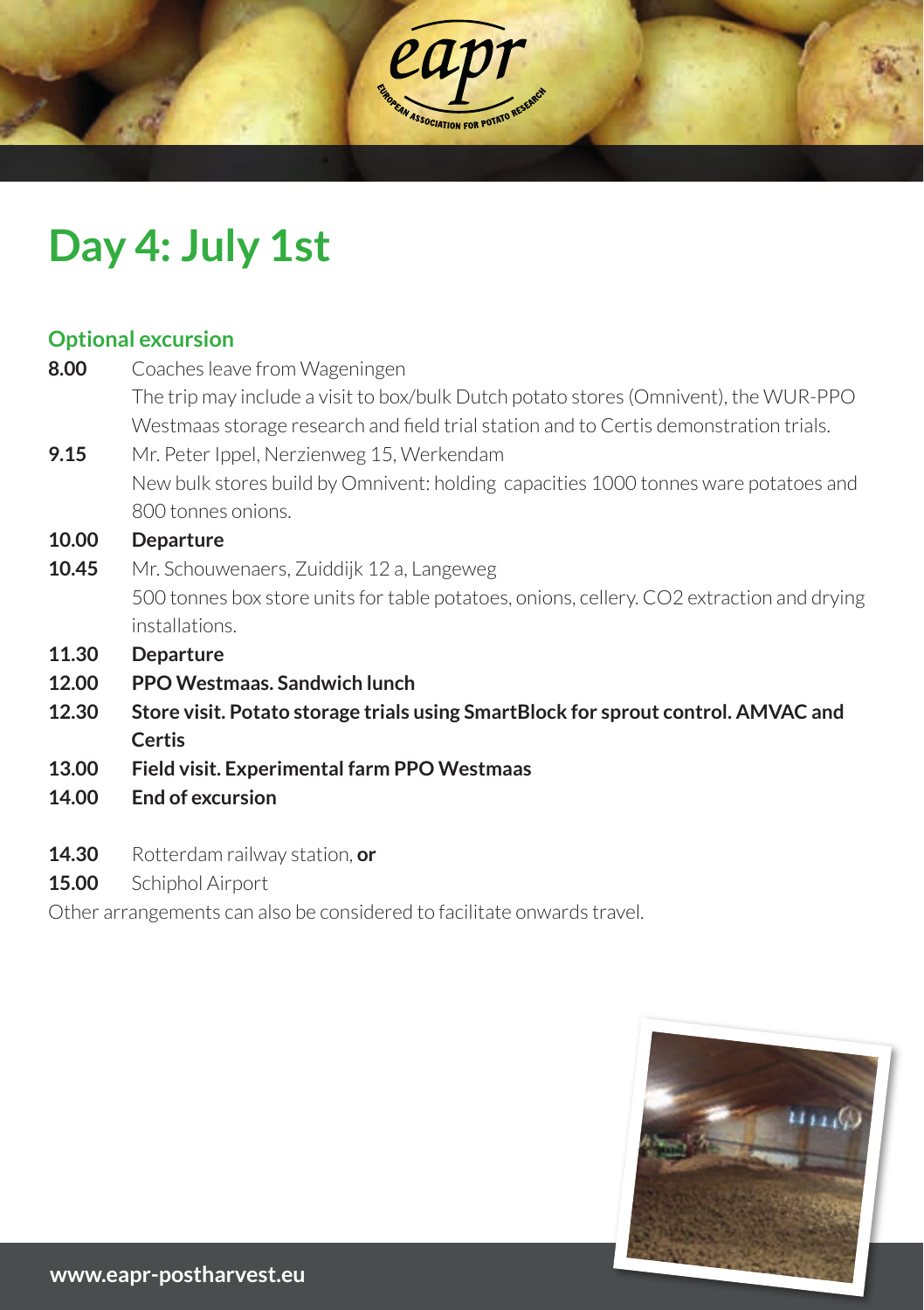

# **Ground plan**

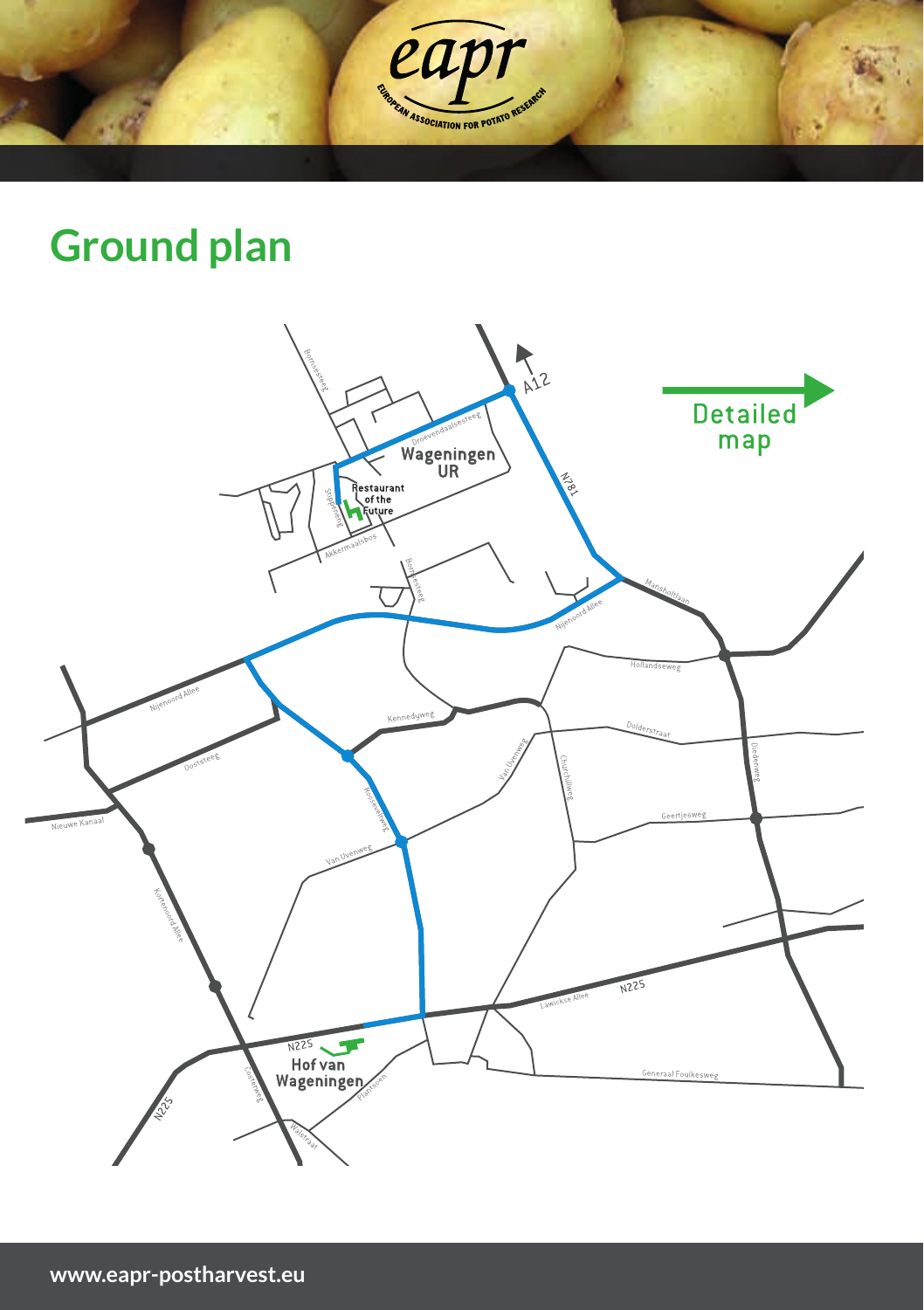

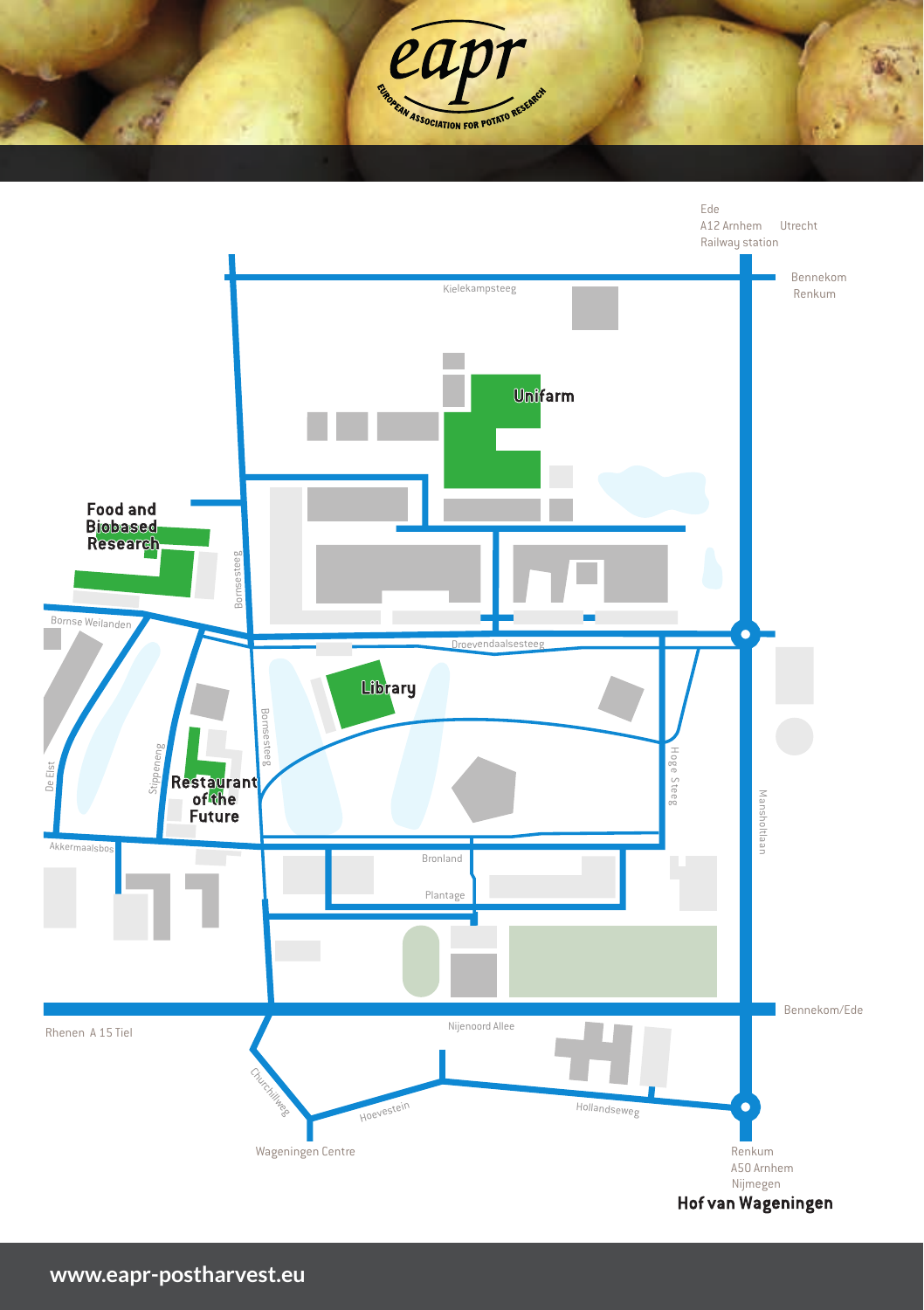### **Participants list**

Aben Alamar Bakker

**First Name Last Name Insitute/Company Country**

Sjaak Carmen Jeroen Jeff Alain Tanvir Singh Alison Lars Koen Adrian Heather Philip Claudia James Paul Richard Adrian Michiel Sicko Michel Jaap Kurt Wouter Leisa Harry Brice Maries Dani Joop Britta Emilie Jan-Eric Marnix Borghild Jan Bas Nick Norbert Nigel Harry **Glvn** Pia Tjaart Alan John Ajay Cor Tony Mariko Mirjam Paul Kees Sebastian Max Leo Johan Michel

Beever Berthet Bhatti Blackwell Bodker Bongers **Briddon** Briggs Britton Carvalho Clayton Coleman Colgan Cunnington De Vries De Vries DeDecker Delleman Demeulmeester Devlies Douglas Duncan Dupuis Elemans Eshel Esselink Füser Gauvrit Geersing Gijlers Glorvigen Gottschall Groeneweg Grubben Haase Halford Hansma Harper Heltoft Hofman Horgan Immaraju Jina Kempenaar Kievit Kihira Koch Kok Kristelijn Lafaye Largnier Lukasse Maelfeyt

LambWeston Meijer Cranfield University HZPC McCain Foods GB Ltd Kreglinger Bhatti Agritech APS Biocontrol Seges P/S Agro Food Bongers Aardappelen AHDB Potatoes Farmers Guardian/Potato Review Farmcare Trading Ltd University of Greenwich Restrain Greenvale AP Greenwich University AHDB Potatoes Solynta Wageningen University and Research Certis Europe B.V. Aardappelwereld/Potato World INAGRO Aardappelhoeve BV Glasgow University Dormfresh Agroscope NAO Nederlandse Aardappel Organisatie Volcani Center PPO Lelystad - WUR Spiess-Urania Florette Cebeco Agrochemie Belchim Crop Protection Norwegian Agricultural Extension Service NAO Nederlandse Aardappel Organisatie PerfoTec Omnivent Max Ruber Institute Rothamsted Certis eUROPE AHDB Potatoes Norwegian Institute for Bioeconomy Research Certis Europe B.V. Certis UK AMVAC Dormfresh Meijer Potato UPL Europe Van Hall Larenstein University of Gottingen Omnivent HZPC Terre de France Intersnack Wageningen University Storage research Certis Europe B.V. Arvalis

**Netherlands** United Kingdom **Netherlands** United Kingdom France Netherlands United Kingdom Denmark Netherlands United Kingdom United Kingdom United Kingdom United Kingdom United Kingdom United Kingdom United Kingdom United Kingdom **Netherlands Netherlands** Belgium Netherlands Belgium Belgium United Kingdom United Kingdom Switzerland **Netherlands** Israel Netherlands Germany France Netherlands Belgium Norway Netherlands Netherlands **Netherlands** Germany United Kingdom Netherlands United Kingdom Norway Netherlands United Kingdom USA United Kingdom **Netherlands** Netherlands Netherlands Germany **Netherlands** Netherlands France France Netherlands Belgium France

**Martin**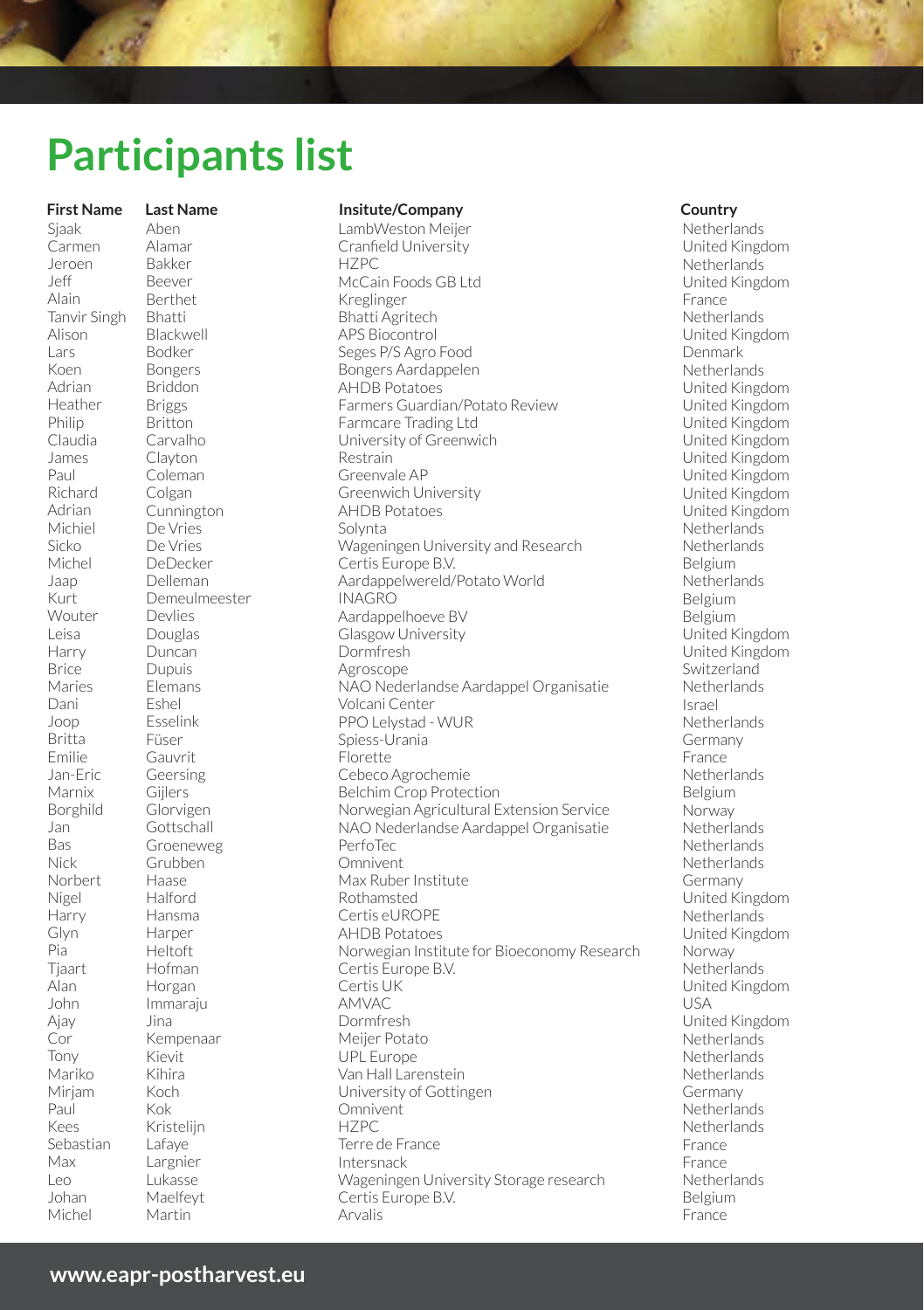| First Name      |
|-----------------|
| Vaclav          |
| Mathijs         |
| Andreas         |
| Mathijs         |
| Steven          |
| Avi             |
| David           |
| Paul            |
| Nora            |
| Elke            |
| Tomasz          |
| Richard         |
| Martin          |
| Debbie          |
|                 |
| Louise<br>Erika |
| Massimo         |
| Arif            |
| Bari            |
| Guillaume       |
| Luit            |
| Leonard         |
| Roberta         |
| Marion          |
| Josef           |
| Pim             |
| Hans            |
| Frank           |
| Jan             |
| Jeroen          |
| Leo             |
| Maarten         |
| Edwin           |
| Herve           |
| Daniel          |
| Isabel          |
| Margot          |
| John            |
| Yi              |
| Dirk            |
| Ernst           |
| Burkhard        |
| Romke           |
| Uri             |
| Milos           |

Mayer Meijer Meijer Montsma Muir Nachmias Nelson O'Connor Olsen Pawelzik Plistil Polderdijk Rave Rees Rix Roth Rutolo Sanli Sanli Saubeau Scholtens Shumbe Tosetti Tout Vacek Van de Griend Van den Oever Van der Werff Van der Wolf van Kannel van Marion van Mensvoort Van Nieuwenhuizen Vanderschuren Vejchar Verhulst Visse Walsh Wang

Weeder Woltering Wulf Wustman Zig Zivkovic

#### **First Name Last Name Insitute/Company Country**

Research Institute of Agricultural Engineering AVIKO Spiess-Urania Wageningen University Storage research Agrico UK / Abertay University Center for potato research in hot climate Ltd Branston Restrain University of Idaho Georg August University Gottingen Agroel, s. r. o. Meijer Potato Böhm Nordkartoffel Agrarproduktion Cranfield University Restrain HZPC Holland University of Warwick Suleyman Demirel University Suleyman Demirel University SASA Potatop Advice Holland University of Liege Cranfield University University of Sheffield Potato Research Institute, Havlickuv Brod, Ltd. Certis Europe B.V. Mooij Storage Technique HZPC Wageningen University Mooij Storage Technique McCain Foods Intersnackgroup Solynta Plant Genetics, Gembloux Agro-Bio Tech Research Institute of Agricultural Engineering PerfoTec Agroscope McCain North America University of Idaho TopCrop Wageningen University Storage research Potato Research Station Dethlingen Independent consultant Dept of Research and Development Pepsico Europe

Czech Republic Netherlands Germany Netherlands United Kingdom Israel United Kingdom United Kingdom USA Germany Czech Republic Netherlands Germany United Kingdom United Kingdom **Netherlands** United Kingdom **Turkey Turkey** United Kingdom **Netherlands** Belgium United Kingdom United Kingdom Czech Republic **Netherlands Netherlands Netherlands** Netherlands **Netherlands Netherlands** Netherlands Netherlands Belgium Czech Republic **Netherlands** Switzerland Canada USA Netherlands Netherlands Germany **Netherlands** Israel Serbia